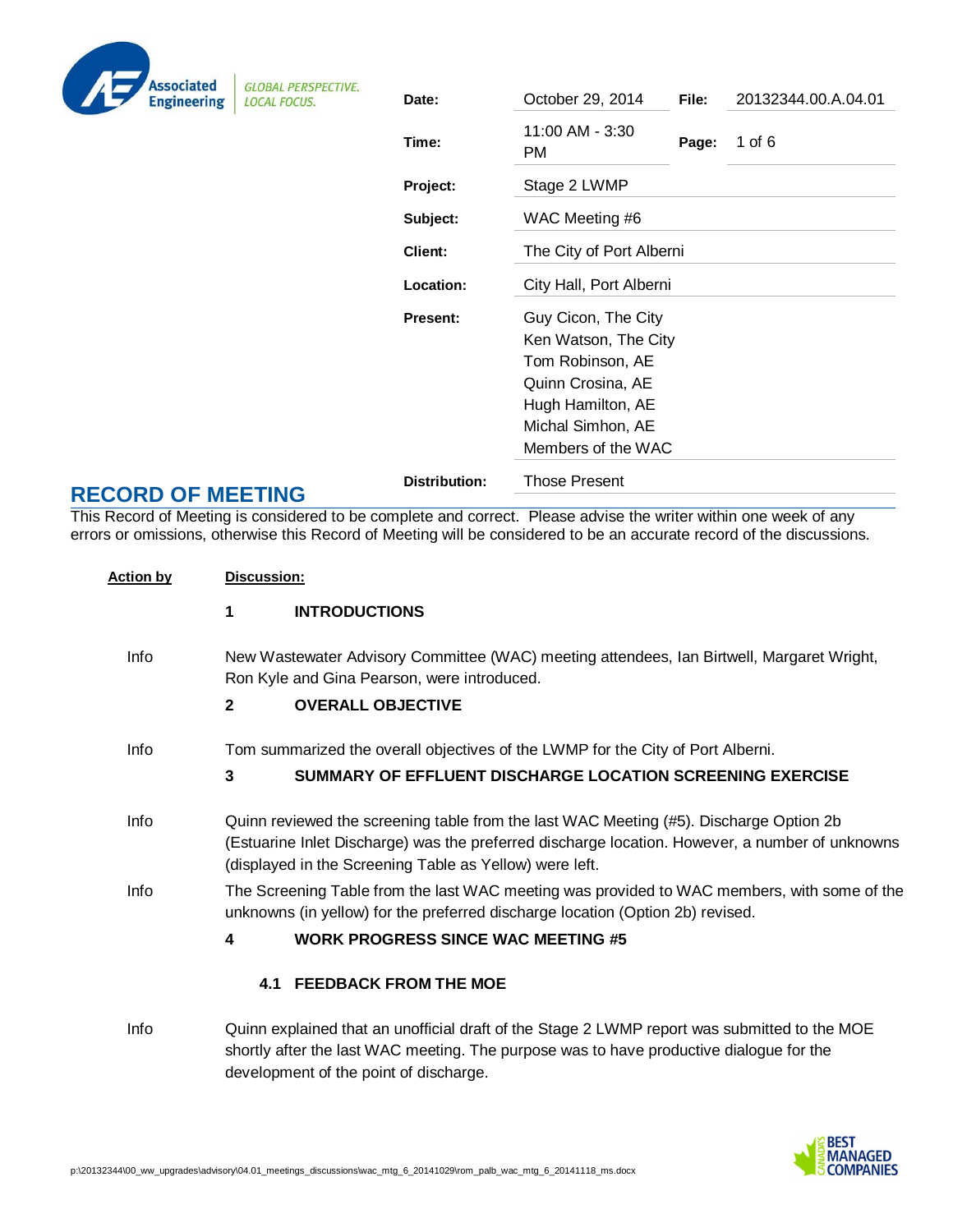

Subject: WAC Meeting #6 October 28, 2014  $-2 -$ 

#### **Action by Discussion:**

#### **4.2 FINDINGS FROM INVESTIGATIONS**

Info Hugh presented the previous investigations relating to the sediment investigation, the shellfish survey, and the current, tide, and water quality survey. The purpose of these investigations was to address some of the unknowns in the screening table pertaining to the preferred discharge location (Option 2b).

#### **4.3 UPDATE ON EIS PART 1**

Info Hugh updated the WAC on the submission and acceptance of the EIS Part 1 Report by the MOE. This portion of the EIS was essentially based on a desktop review.

#### **4.4 UPDATE ON EIS PART 2**

Info Hugh summarized the field program that was conducted in September 2014 to support Part 2 of the EIS.

#### **4.5 DISCHARGE AT DEPTH / SEACONSULT MODEL**

- Info Hugh began with an explanation of Dissolved Oxygen (DO) and Biological Oxygen Demand (BOD).
- Info The BC Municipal Wastewater Regulations (MWR) stipulates a BOD effluent quality requirement as well as a minimum depth for discharge into an estuary.
- Info Since the last WAC meeting, members of the WAC raised the topic relating to discharge at depth with respect to effects on aquatic life (i.e. does an outfall location at depth affect the DO conditions in the lower layer for the salmon)
- Info Hugh introduced and summarized the model created by Don Hodgins (Seaconsult) to address the DO levels in the lower layer.

Phil Edgell indicated that the model should also demonstrate that the water quality in the estuary will not negatively impact juvenile salmon (not only adult salmon). Hugh said this would be further addressed.

Ken Watson stated that the model inputs (high flowrate **and** maximum BOD concentration of 45 mg/L) may be overly conservative as the likelihood of such a condition occurring is unlikely. Hugh said this would be considered.

Ian Birtwell asked if the model includes particulates or if it is only focussed on the liquid portion. This would be important because of the potential of particulates to trap and accumulate over time if washing out via the tidal cycle is limited. Tom responded that the presence of particulates would be reflected in the BOD measure if an oxygen demand exists.

Margaret Wright pointed out the importance of temperature effects on the BOD and DO levels.

There was discussion that the model focussed only on the lower layer of the saline water, but should in fact account for the entire salt water level below the halocline.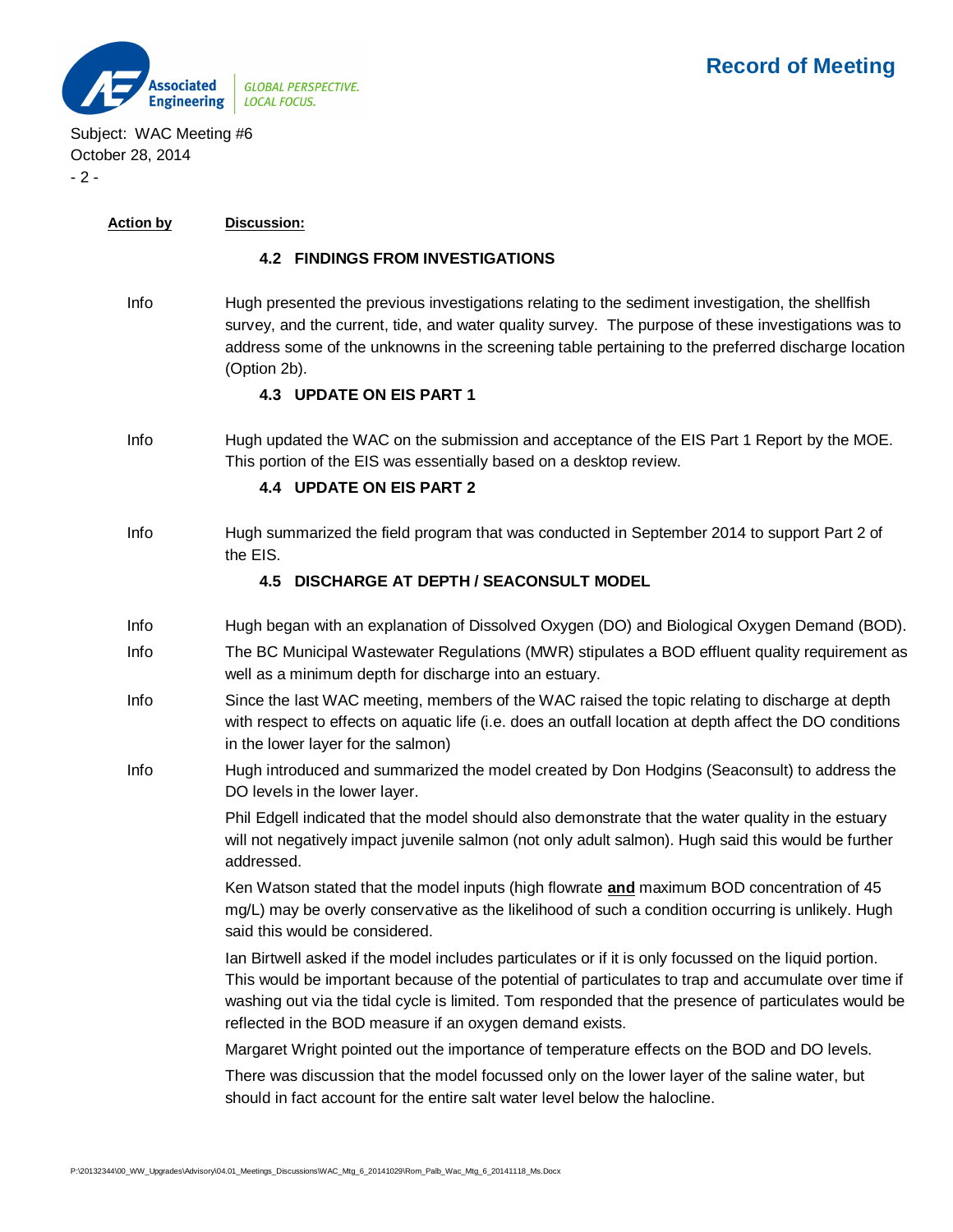

Subject: WAC Meeting #6 October 28, 2014 - 3 -

| <b>Action by</b> | Discussion: |
|------------------|-------------|
|------------------|-------------|

- **5 LUNCH BREAK**
- **6 SCENARIO DEVELOPMENT**
	- **6.1 SCENARIO IMPLICATIONS**
- Info Tom explained the significance associated with pumping or gravity flow from an engineering perspective.

## **6.2 DEFINING SCENARIOS**

- Info All 7 scenarios were presented to the WAC by Tom. All of the scenarios meet the MWR requirements and incorporate the preferred discharge option from the screening exercise.
- Info A table summarizing the scenarios and a schematic including the layouts were handed out to the WAC. A very brief summary of the scenarios is presented below:

| <b>Scenario</b> | <b>Description</b>                                                                                                                                                                                                                                                                                                                                                                                                               |
|-----------------|----------------------------------------------------------------------------------------------------------------------------------------------------------------------------------------------------------------------------------------------------------------------------------------------------------------------------------------------------------------------------------------------------------------------------------|
| Scenario 1      | The entire flow discharged by gravity through a single pipe and discharged at a 10m depth in<br>the estuary.                                                                                                                                                                                                                                                                                                                     |
| Scenario 2a     | The flow is split between two large pipes, both discharged by gravity at a depth of 10m in the<br>estuary.                                                                                                                                                                                                                                                                                                                       |
| Scenario 2b     | The flow is split between two pipes, one of which discharges by gravity and the other is<br>pumped. Both pipes discharge at a depth of 10m in the estuary.                                                                                                                                                                                                                                                                       |
| Scenario 3      | The flows are split between two gravity pipes, with Pipe #1 discharging at a depth of 10m in<br>the estuary, and Pipe #2 discharging adjacent to the lagoons. Flows up to 30 ML/d will be<br>discharged through Pipe #1. The excess flow will be discharged through a short Surplus<br>Effluent Discharge (SED) (Pipe #2) near the existing City effluent channel. The existing City<br>lagoon is restored as a natural habitat. |
| Scenario 4      | The flows are split between two gravity pipes, with Pipe #1 discharging at a depth of 10m in<br>the estuary, and with Pipe #2 discharging into the existing city lagoon. Flows up to 30 ML/d<br>will be discharged through Pipe #1. The excess flow (during wet weather flow events) flows<br>through the existing City Lagoon before being discharged through the existing effluent<br>channel.                                 |
| Scenario 5      | The entire flow is pumped (using a low head high flow pump) through a single pipe and<br>discharged at a 10m depth in the estuary.                                                                                                                                                                                                                                                                                               |
| Scenario 6      | The entire flow is pumped (using a large pump) through a single pipe and discharged at a<br>10m depth in the estuary.                                                                                                                                                                                                                                                                                                            |

Questions were posed to the AE team as to why a scenario that incorporated Department of Fisheries and Oceans (DFO)'s concerns was not included (i.e. a scenario with a discharge at the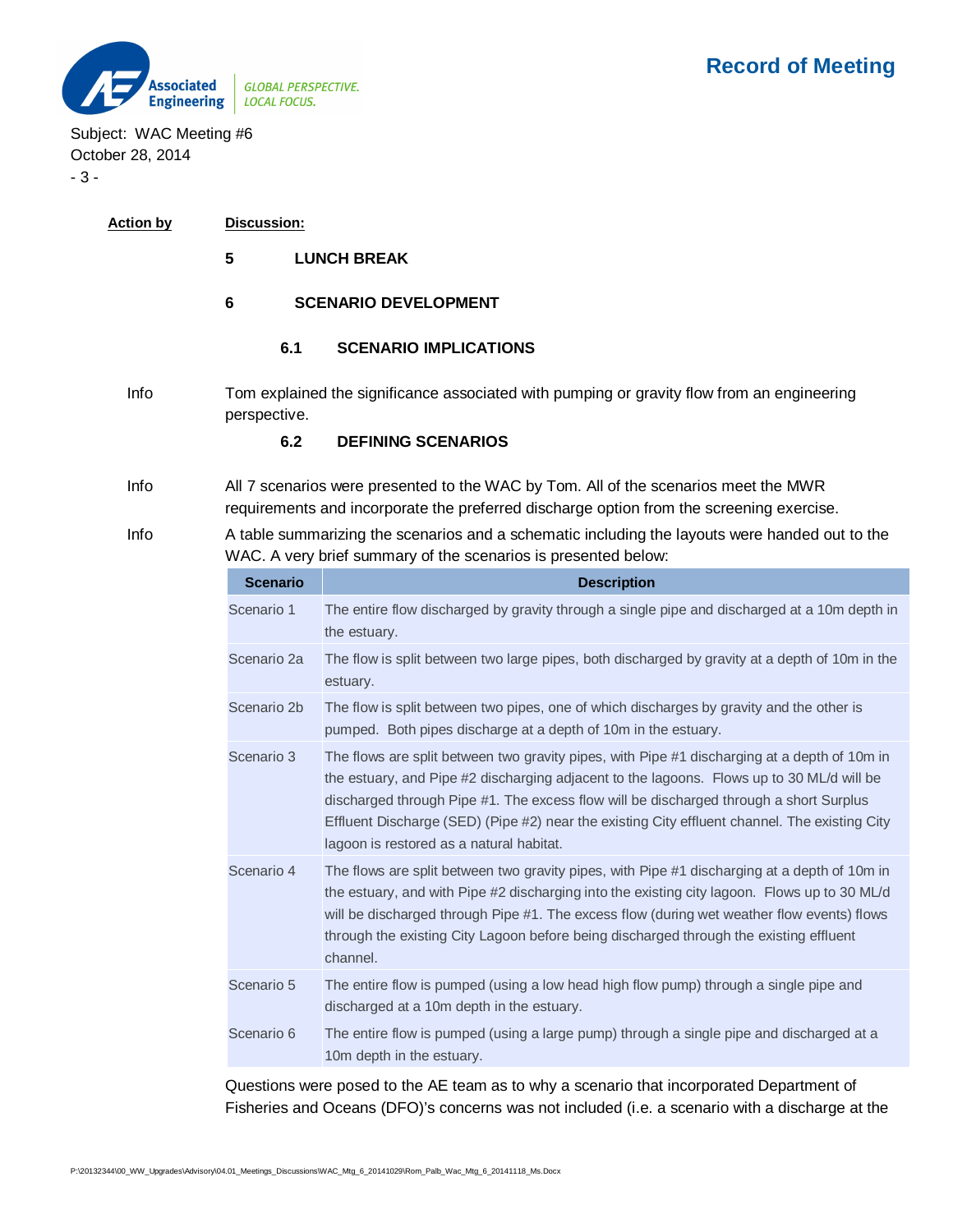

**Action by Discussion:**

## Subject: WAC Meeting #6 October 28, 2014  $-4 -$

| ACUOLI DV | DISCUSSIUII.                                                                                                                                                                                                                                                                                                                                                          |  |  |
|-----------|-----------------------------------------------------------------------------------------------------------------------------------------------------------------------------------------------------------------------------------------------------------------------------------------------------------------------------------------------------------------------|--|--|
|           | surface)                                                                                                                                                                                                                                                                                                                                                              |  |  |
|           | Following discussion between the AE team and the City, it was agreed that the evaluation exercise<br>for the comparative evaluation would be carried forward in this meeting. The consensus made in<br>this meeting would be applied to an additional Scenario that would be developed by the AE team to<br>address the DFO concerns and present a surface discharge. |  |  |
|           | <b>COMPARATIVE EVALUATION USING A TBL ANALYSIS</b>                                                                                                                                                                                                                                                                                                                    |  |  |
|           | <b>DEFINING TBL ANALYSIS</b><br>7.1                                                                                                                                                                                                                                                                                                                                   |  |  |
| Inf∩.     | Oujnn procented the comparative evaluation, which incorporates social implications, economics                                                                                                                                                                                                                                                                         |  |  |

Info Quinn presented the comparative evaluation, which incorporates social implications, economics, and environmental considerations.

# **7.2 QUANTIFIABLE ATTRIBUTES**

Info Michal presented the quantifiable attributes for each scenario. A summary table was handed out to the WAC.

## **7.3 POPULATED TABLE FOR SCENARIOS**

Info Margaret Wright indicated that the costs should include the compensation costs required by the DFO for laying pipe along a seabed.

> Phil Edgell indicated that the Net Present Values (NPV) should be extended to 50 years so that the effects of the capital costs are not as significant on the overall life cycle costs.

#### **8 BREAK**

**9 EVALUATION OF IMPORTANCE/WEIGHTING OF QUANTIFIABLE ATTRIBUTES**

#### **9.1 CONSIDERATIONS FOR EVALUATION**

Info Quinn presented the considerations the WAC members should keep in mind when filling out the ballots.

#### **9.2 EVALUATION EXERCISE**

Info Michal carried out the evaluation exercise. A consensus among the group was reached with respect to each sub criteria, and each main criteria. The consensus for the weightings are listed below: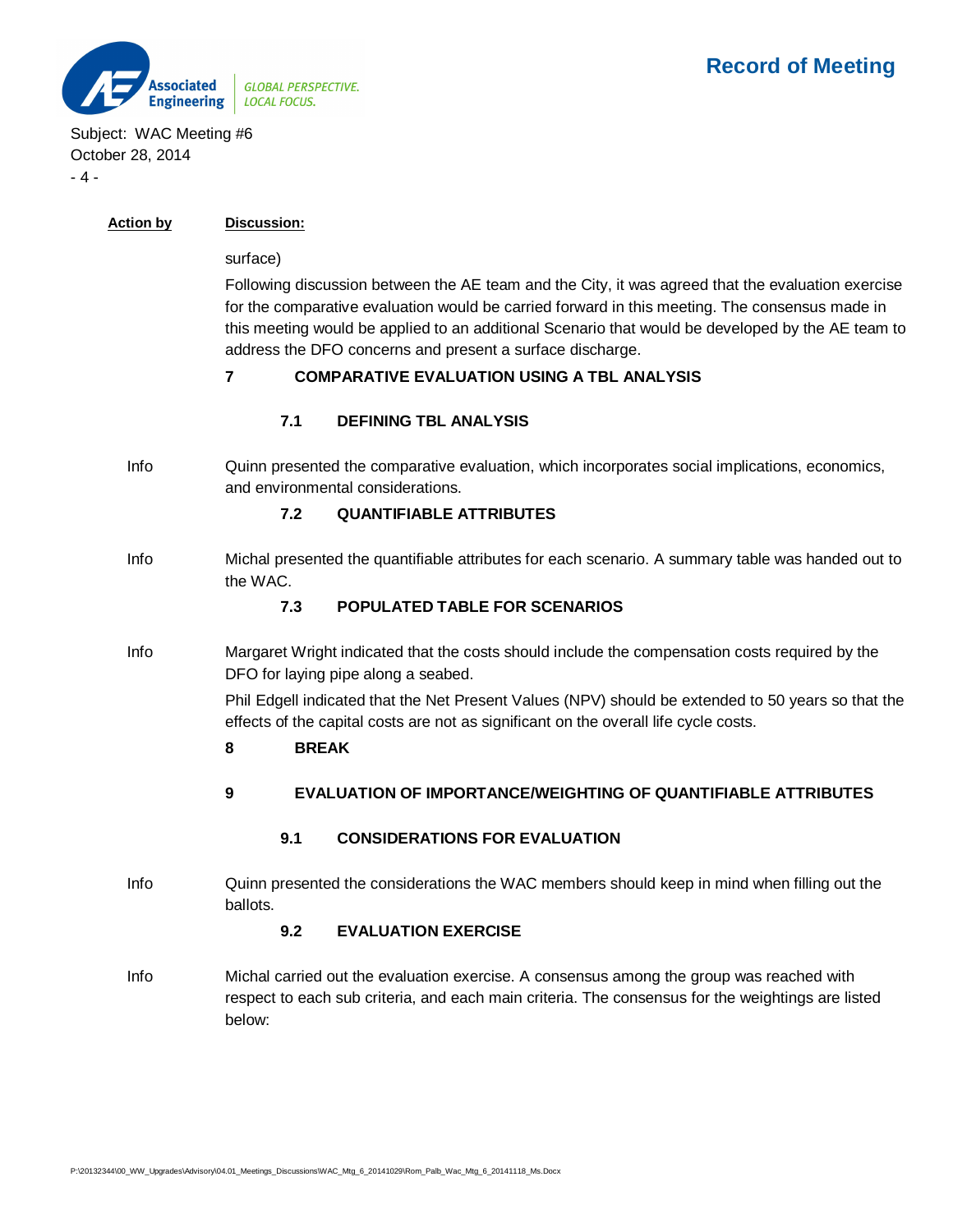

Subject: WAC Meeting #6 October 28, 2014 - 5 -

# **Action by Discussion:**

| <b>Attributes</b>                   | <b>Description</b>                                                                                    | <b>Attribute</b><br>Weightings | <b>Main Category</b><br>Weightings |
|-------------------------------------|-------------------------------------------------------------------------------------------------------|--------------------------------|------------------------------------|
| <b>Environmental</b>                |                                                                                                       |                                | 100                                |
| Carbon footprint                    | Disturbed terrestrial + foreshore /<br>estuary area in locations                                      | 50                             |                                    |
| Physical footprint<br>disturbance   | GHG emissions associated with<br>operations over an analysis horizon<br>from Year 2015 to 2035        | 50                             |                                    |
| Aquatic life                        | The Biochemical Oxygen Demand<br>discharged through the outfall(s)<br>using Maximum Month Flows (MMF) | 100                            |                                    |
| Natural habitat restoration<br>area | Footprint of restored area (i.e.<br>existing City lagoon)                                             | 50                             |                                    |
|                                     |                                                                                                       |                                |                                    |
| <b>Social</b>                       |                                                                                                       |                                | 50                                 |
| Recreational water use              | Fecal coliform concentration at the<br>edge of the IDZ using Maximum<br>Month Flows (MMF)             | 100                            |                                    |
|                                     |                                                                                                       |                                |                                    |
| <b>Economic</b>                     |                                                                                                       |                                | 75                                 |
| Capital cost                        | Initial capital costs incurred for works<br>constructed in the first 5 years of<br>implementation     | 100                            |                                    |
| Life - cycle cost                   | Total NPV of all construction and<br>O&M costs over an analysis horizon<br>from Year 2015 to 2035     | 90                             |                                    |

The category that was most heavily weighted was Environmental. Within the Environmental Category, the Aquatic Life attribute (relating to the salmon) was the most heavily weighted.

#### **9.3 REAL-TIME RESULTS FROM THE TBL SOFTWARE**

Info The model results were presented by Michal in Decision Criterium Plus software using the weightings reached in the consensus.

> Using the weightings reached in the consensus, Scenario 3 scored the highest, with Scenarios 5 and 6 closely behind.

The WAC was curious to see the effects of making the Social category have a total weighting of zero, given the relative similarity between the scenarios, and that the MWR regulations with respect to the fecal coliform concentrations were met. Using this revised weighting, Scenario 3 once again scored the highest, with a larger gap to Scenario 4 (which increased to the second best score). Scenarios 5 and 6 followed closely behind.

#### **9.4 TBL VS. MITIGATION STRATEGIES**